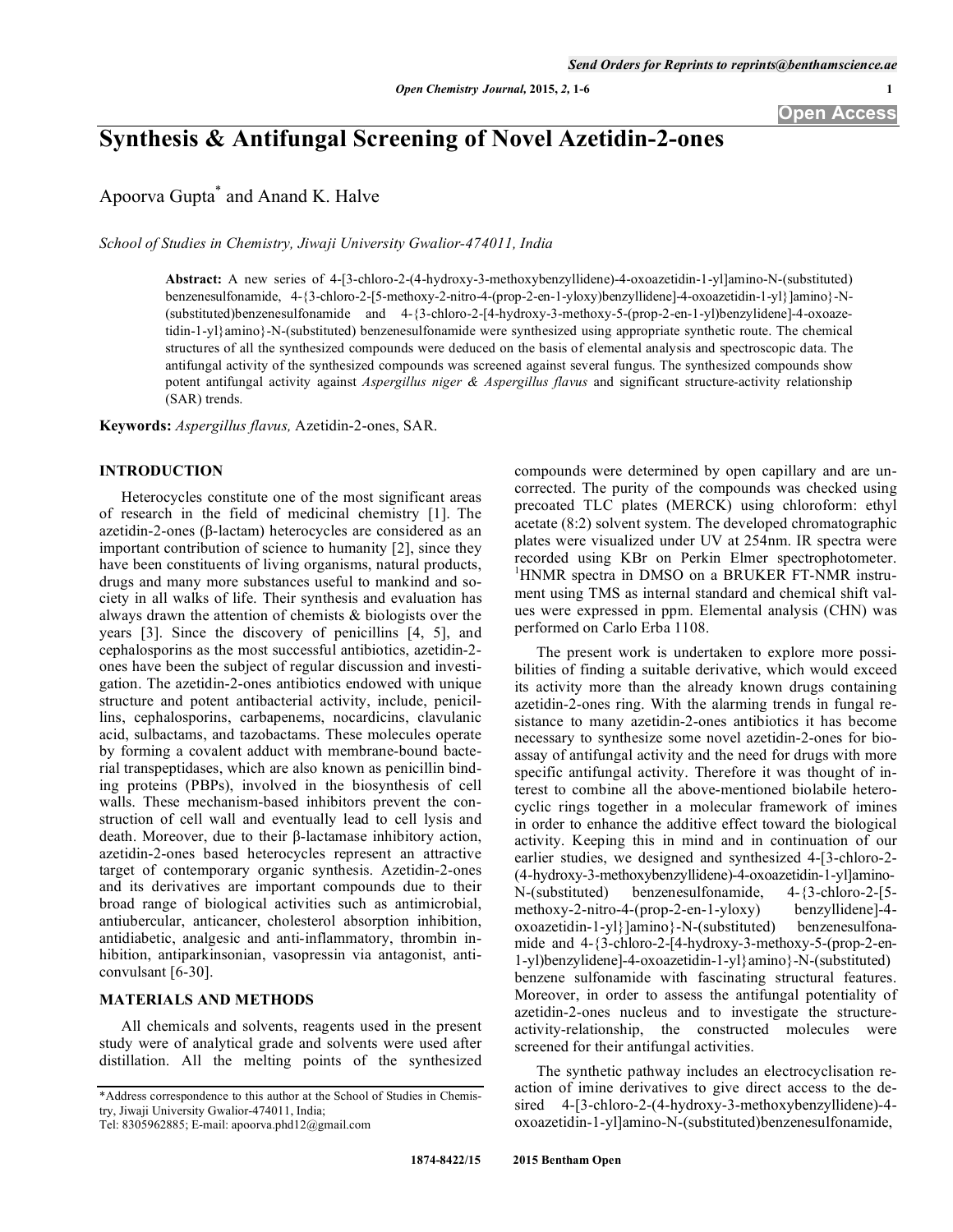4-{3-chloro-2-[5-methoxy-2-nitro-4-(prop-2-en-1-yloxy) benzyllidene]-4-oxoazetidin-1-yl}]amino}-N-(substituted) benzenesulfonamide and 4-{3-chloro-2-[4-hydroxy-3 methoxy-5-(prop-2-en-1-yl)benzylidene]-4-oxoazetidin-1-yl} amino}-N-(substituted)benzenesulfonamide.

The approach involves the initial preparation of precursors 4-{[(E)-(4-hydroxy-3-methoxy benzyllidene] amino}-  $N$ -(substituted)benzenesulfonamide, 4-( $\{((E)$ -[5 -methoxy-2- nitro- 4- (prop -2 -en- 1 -yloxy) benzyllidene] amino}-N- (substituted)benzenesulfonamide and 4-{[(E)- (4-hydroxyl-3-methoxy-5-(prop-2-en-1-yl)benzylideneamino}-N-(substituted)benzenesulfon amide. The reactive imine derivatives were accessible via the reaction of an equimolar quantity of aromatic aldehyde containing allyl and allyloxy group with different sulpha drugs in ethanol at room temperature which resulted in the formation of  $4-\{[(E)-(4-hydroxy-3-methoxy$ benzyllidene] amino}-N-(substituted) benzenesulfonamide, 4-({((E)-[5 -methoxy- 2- nitro- 4- (prop -2 -en- 1 -yloxy) benzyllidene] amino}-N-(substituted) benzenesulfonamide and  $4-\{[(E)-(4-hydroxy]-3-methoxy-5-(prop-2-en-1-y])$  benzylideneamino}-N-(substituted)benzene sulfonamide [31] in good yield.

Further, the initially formed reactive imines underwent an electrocyclisation reaction of chloroacetyl chloride and triethyl amine in 1,4-dioxane afforded the target compounds 4-[3-chloro-2-(4-hydroxy-3-methoxybenzyllidene)-4-oxoazetidin-1-yl]amino-N-(substituted) benzenesulfonamide,4-{3 chloro-2-[5-methoxy-2-nitro-4-(prop-2-en-1-yloxy) benzyllidene] -4-oxoazetidin-1-yl}]amino}-N-(substituted) benzenesulfonamide and 4-{3-chloro-2-[4-hydroxy-3-methoxy-5- (prop-2-en-1-yl)benzylidene]-4-oxoazetidin-1-yl}amino}-N- (substituted)benzene sulfonamide [32] in good yield. Typically, ketenes are generated thermally from acid chlorides in the presence of triethylamine, which on subsequent reaction with reactive imines yield the desired azetidin-2-ones [33].

# **General Procedure for the Synthesis of Azetidinones: [3A-L]**

Imine (0.001mole) was added to a constantly stirred solution of 1,4 dioxane (15ml), triethylamine (0.001mole) and chloroacetylchloride (0.001mole). The reaction mixture was stirred at 50°C. The reaction vessel was then kept at room temperaturefor 30min and refluxed for 8hr. On cooling the precipitate was obtained, which was filtered and, thoroughly washed with water.

#### **RESULTS AND DISCUSSION**

Structures of newly obtained compounds have been ascertained on the basis of their consistent IR,  $^1$ H NMR and elemental analysis assignments.

# **2(A) 4-{[(E)-(4-hydroxy-3-methoxyphenyl)methylidene] amino}benzenesulfonamide**

Recrystallization from ethanol:  $C_{14}H_{14}N_2O_4S$ ; Molecular wt. 306; Yield 58%; m.p.200 $^0C$ ; colour-whitsh yellow; IR (KBr) cm<sup>-1</sup> 3400cm<sup>-1</sup> (O-H), 1670 cm<sup>-1</sup> (CH=N), 1139 cm<sup>-1</sup>  $(S=O)$ ; <sup>1</sup>HNMR (DMSO d<sub>6</sub>)  $\delta$ ,ppm: 3.75 (s,3H,CH), 3.0 (s,1H,OH), 5.2-7.2 (m,3H,Ar-CH), 8.4 (s,1H,CH=N), 7.6  $(t, 2H, CH)$ , 7.9  $(t, 2H, CH)$ , 2.2  $(s, 2H, SO<sub>2</sub>NH<sub>2</sub>)$ . Anal.Calcd.  $(\%):$  C=54.90, H=4.60, N=9.12, O=20.91, S=10.47.



Where  $R = (I)p-OH$ , (p position with respect to aldehyde) (II)p-CH2=CH-OCH2,o-NO2 (p and o position with respect to aldehyde) (III)p-OH,m-CH2=CH-CH2,(p and m position with respect to aldehyde)



Reagents and conditions:(ii)EtOH, reflux,2h; (iv)(C<sub>2</sub>H<sub>5</sub>)<sub>3</sub>N, 1,4-dioxane,stirred1h,reflux,8h



**Mechanism of Reaction**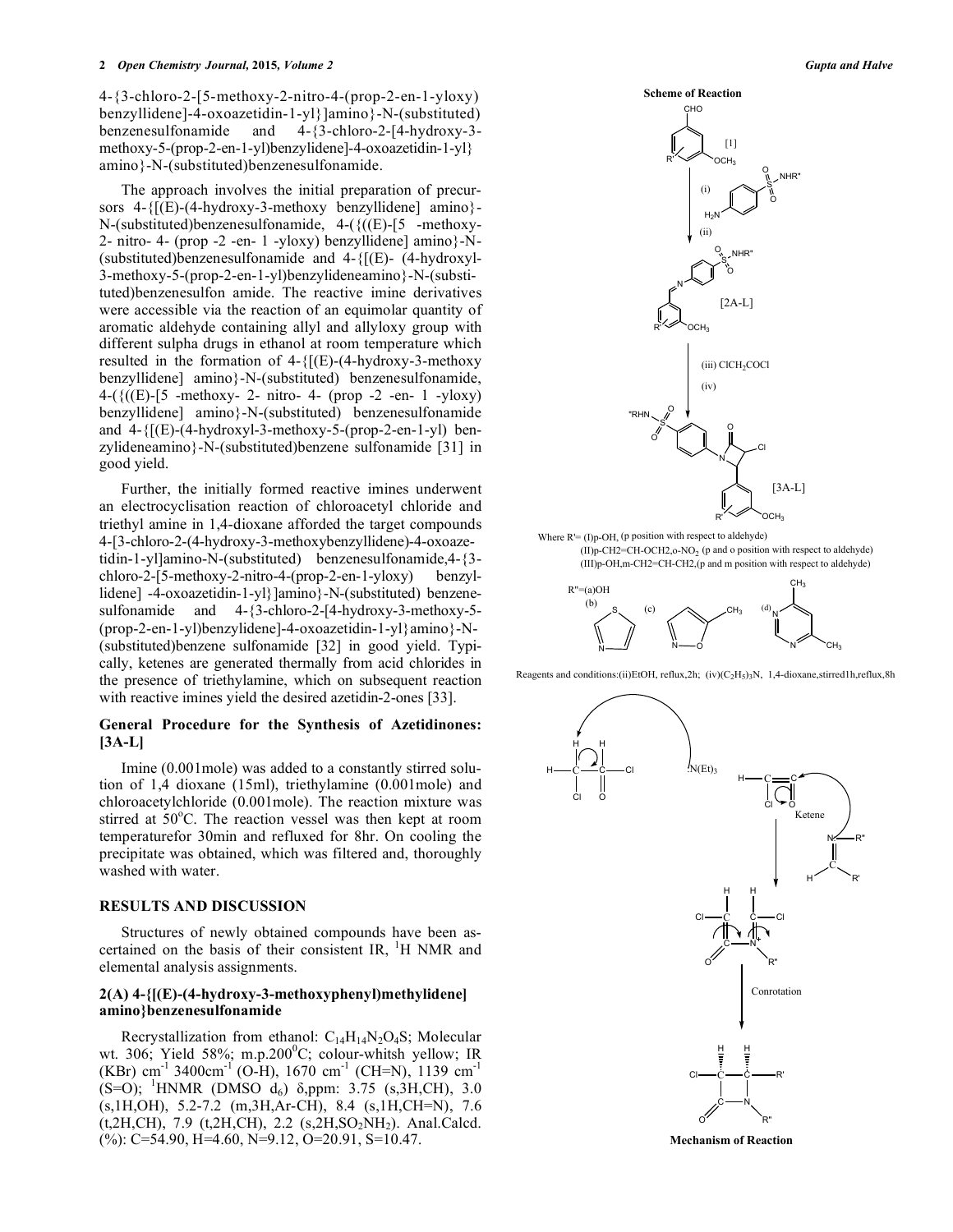# **2(B) 4-[(4-hydroxy-3-methoxybenzylidene)amino]-N- (1,3thiazol-2-yl)benzenesulfonamide**

Recrystallization from ethanol:  $C_{17}H_{15}N_3O_4S_2$ ; Molecular.wt. 389; Yield 72%; m.p.150 $^0C$ ; colour-yellow; IR (KBr) cm<sup>-1</sup> 3420cm<sup>-1</sup> (O-H), 1650 cm<sup>-1</sup> (CH=N), 1115 cm<sup>-1</sup> (S=O); <sup>1</sup>HNMR (DMSO  $d_6$ )  $\delta$ ,ppm: 3.75 (s,3H,CH), 3.0 (s,1H,OH), 5.2-7.2 (m,3H,Ar-CH), 8.4 (s,1H,CH=N),7.6 (t,2H,CH), 7.9  $(t, 2H, CH)$ ,  $4.2(s, 1H, SO<sub>2</sub>NH)$ ,  $6.5-7.5$  (m,  $2H, CH)$ ). Anal.Calcd.(%): C=52.40, H=3.91, N=10.70, O=16.52,  $S=16.47$ .

#### **2(C)4-[(4-hydroxy-3-methoxybenzylidene)amino]-N-(5 methylisoxazol-2-yl)benzenesulfonami de**

Recrystallization from ethanol:  $C_{18}H_{17}N_3O_5S$ ; Molecular wt. 387; Yield 98%; m.p.190 $^0C$ ; colour-pale yellow; IR (KBr) cm<sup>-1</sup> 3440cm<sup>-1</sup> (O-H), 1670 cm<sup>-1</sup> (CH=N), 1149 cm<sup>-1</sup>  $(S=O)$ ; <sup>1</sup>HNMR (DMSO d<sub>6</sub>)  $\delta$ ,ppm:3.75 (s,3H,CH), 3.0 (s,1H,OH), 5.2-7.2 (m,3H,Ar-CH), 8.4 (s,1H,CH=N), 7.6 (t,2H,CH), 7.9 (t,2H,CH), 4.2 (s,1H,SO2NH), 5.2 (s,1H,CH), 2.5 (s,3H,CH3). Anal.Calcd. (%): C=52.30, H=4.01, N=10.70, O=16.52, S=16.47.

# **2(D)N-(4,6-dimethylpyrimidin-2-yl)-4-{[(E)-(4-hydroxy-3-methoxyphenyl)methylidene]amino } benzene sulfonamide**

Recrystallization from ethanol:  $C_{20}H_{20}N_4O_4S$ ; Molecular wt. 412; Yield 50%; m.p.110 $^0C$ ; colour-yellow ;IR (KBr) cm<sup>-1</sup> 3450cm<sup>-1</sup> (O-H), 1660 cm<sup>-1</sup> (CH=N), 1153 cm<sup>-1</sup> (S=O); <sup>1</sup>HNMR (DMSO  $d_6$ )  $\delta$ ,ppm: 3.75 (s,3H,CH), 3.0 (s,1H,OH), 5.2-7.2 (m,3H,Ar-CH), 8.4 (s,1H,CH=N), 7.6 (t,2H,CH), 7.9 (t,2H,CH), 4.2 (s,1H,SO2NH), 3.8 (s,1H,CH), 2.8-3  $(s, 6H, CH<sub>3</sub>)$ . Anal.Calcd. (%):C=58.20, H=4.93, N=13.50, O=15.60, S=7.77.

# **2(E) 4-[(5-Methoxy-2-nitro-4-vinyloxymethylbenzylidene)-amino]-benzenesulfonamide**

Recrystallization from ethanol:  $C_{17}H_{17}N_3O_6S$ ; Molecular wt. 391; Yield  $66\%$ ; m.p.120<sup>0</sup>C; colour-yellow; IR (KBr) cm<sup>-1</sup> 1617 cm<sup>-1</sup> (CH=N), 1598 cm<sup>-1</sup> (NO<sub>2</sub>), 1139 cm<sup>-1</sup> (S=O); <sup>1</sup>HNMR (DMSO d<sub>6</sub>)  $\delta$ ,ppm:3.75 (s,3H,CH), 5.2-7.2 (m,2H,Ar-CH), 5.4 (s,2H,CH), 6.5 (t,1H,CH), 4.2 (d,2H,CH), 8.4 (s,1H,CH=N), 7.6 (t,2H,CH), 7.9 (t,2H,CH), 4.2 (s,2H,SO<sub>2</sub>NH<sub>2</sub>). Anal.Calcd.(%): C=52, H=4.55, N=10.70, O=24.57, S=8.19.

# **2(F)4-[(5-Methoxy-2-nitro-4-vinyloxymethylbenzylidene)-amino]-N-thiazol-2-yl-benzene sulfonamide**

Recrystallization from ethanol:  $C_{20}H_{18}N_4O_6S_2$ ; Molecular wt. 474; Yield 70%; m.p.110 $^0C$ ; colour- brown yellow; IR (KBr) cm<sup>-1</sup> 1627 cm<sup>-1</sup> (CH=N), 1588cm<sup>-1</sup> (NO<sub>2</sub>), 1190 cm<sup>-1</sup>  $(S=O)$ ; <sup>1</sup>HNMR (DMSO d<sub>6</sub>)  $\delta$ ,ppm:3.75 (s,3H,CH), 5.2-7.2 (m,2H,Ar-CH), 5.4 (s,2H,CH), 6.5 (t,1H,CH), 4.2 (d,2H,CH), 8.4 (s,1H,CH=N), 7.6 (t,2H,CH), 7.9 (t,2H,CH), 4.2  $(s,1H,SO_2NH),$  6.5-7.5 (m,2H,CH). Anal.Calcd.(%): C=50.30%, H=3.82, N=11.81, O=20.55, S=13.51.

#### **2(G)N-(4,6-Dimethyl-pyrimidin-2-yl)-4-[(5-methoxy-2 nitro-4-vinyloxymethyl-benzylidene)-amino] benzenesulfonamide**

Recrystallization from ethanol:  $C_{23}H_{23}N_5O_6S$ ; Molecular wt. 520; Yield  $60\%$ ; m.p.130 $^0$ C; colour- brown yellow; IR (KBr) cm<sup>-1</sup> 1620 cm<sup>-1</sup> (CH=N), 1542cm<sup>-1</sup> (NO<sub>2</sub>), 1139 cm<sup>-1</sup>  $(S=O)$ ; <sup>1</sup>HNMR (DMSO d<sub>6</sub>)  $\delta$ , ppm:3.75 (s, 3H, CH), 5.2-7.2 (m,3H,Ar-CH), 5.4 (s,2H,CH), 6.5 (t,1H,CH),. 2 (d,2H,CH), 8.4 (s,1H,CH=N), 7.6 (t,2H,CH), 7.9 (t,2H,CH), 4.2  $(s, 1H, SO<sub>2</sub>NH), 3.8 (s, 1H, CH), 2.8-3 (s, 6H, CH<sub>3</sub>).$  Anal. Calcd.  $(\%)$ :C=55.50, H=4.68, N=14, O=19.37, S=6.44.

# **2(H)4-[(4-Allyloxy-5-methoxy-2-nitro-benzylidene) amino]-N-(5-methyl-isoxazol-3-yl)-benzene sulfonamide**

Recrystallization from ethanol:  $C_{21}H_{20}N_4O_7S$ ; Molecular wt. 472; Yield 70%; m.p.120 $^0C$ ; colour- brown yellow; IR (KBr) cm<sup>-1</sup> 1640 cm<sup>-1</sup> (CH=N), 1540cm<sup>-1</sup> (NO<sub>2</sub>), 1120 cm<sup>-1</sup>  $(S=O)$ ; <sup>1</sup>HNMR (DMSO d<sub>6</sub>)  $\delta$ ,ppm:3.75 (s,3H,CH), 5.2-7.2 (m,2H,Ar-CH), 5.4 (s,2H,CH), 6.5 (t,1H,CH), 4.2 (d,2H,CH), 8.4 (s,1H,CH=N), 7.6 (t,2H,CH), 7.9 (t,2H,CH), 4.2 (s,1H,SO2NH), 5.2 (s,1H,CH), 2.5 (s,3H,CH3). Anal.Calcd.: C=53.30, H= 4.35, N=11.80, O= 23.76, S= 6.79.

#### **2(I)4-[(3-Allyl-4-hydroxy-5-methoxy-benzylidene) amino]-benzenesulfonamide**

Recrystallization from ethanol:  $C_{17}H_{18}N_2O_4S$ ; Molecular wt. 346; Yield 72%; m.p.75 $^0C$ ; colour- yellow; IR (KBr) cm<sup>-1</sup> 3430cm<sup>-1</sup> (O-H), 1630 cm<sup>-1</sup> (CH=N); <sup>1</sup>HNMR (DMSO) d<sub>6</sub>)  $\delta$ ,ppm: 3.75 (s,3H,CH), 3.0 (s,1H,OH), 5.2-7.2 (m,2H,Ar-CH), 4.96 (d,2H,CH), 6.4 (p,1H,CH), 3.5 (d,2H,CH), 8.4 (s,1H,CH=N), 7.6 (t,2H,CH), 7.9 (t,2H,CH), 2.2 (s, 2H, SO<sub>2</sub>NH<sub>2</sub>). Anal.Calcd.(%): C=58.90, H=5.28, N=8.09, O=18.47, S=9.27.

#### **2(J)4-[(3-Allyl-4-hydroxy-5-methoxy-benzylidene) amino]-N-thiazol-2-yl-benzenesulfonamide**

Recrystallization from ethanol:  $C_{20}H_{19}N_3O_4S$ ; Molecular wt. 429; Yield 80%; m.p.65 $^0C$ ; colour- cremish yellow; IR  $(KBr)$  cm<sup>-1</sup> 3410cm<sup>-1</sup> (O-H), 1650 cm<sup>-1</sup> (CH=N); <sup>1</sup>HNMR  $(DMSO d<sub>6</sub>) \delta<sub>op</sub>pm: 3.75 (s, 3H, CH), 3.0 (s, 1H, OH), 5.2-7.2$ (m,2H,Ar-CH), 4.96 (d,2H,CH), 6.4 (p,1H,CH), 3.5 (d,2H,CH), 8.4 (s,1H,CH=N), 7.6 (t,2H,CH), 7.9 (t,2H,CH), 4.2 (s,1H,SO2NH), 6.5-7.5 (m,2H,CH). Anal.Calcd.(%):  $C=55.90$ , H=4.49, N=9.70, O=14.98, S=14.93.

# **2(K)4-[(3-Allyl-4-hydroxy-5-methoxy-benzylidene) amino]-N-(5-methyl-isoxazol-3-yl)-benze nesulfonamide**

Recrystallization from ethanol:  $C_{21}H_{21}N_3O_5S$ ; Molecular wt. 427; Yield 95%; m.p.70 $^0C$ ; colour- cremish white; IR  $(KBr)$  cm<sup>-1</sup> 3400cm<sup>-1</sup>(O-H), 1670 cm<sup>-1</sup> (CH=N); <sup>1</sup>HNMR (DMSO  $d_6$ )  $\delta$ ,ppm: 3.75 (s,3H,CH), 3.0 (s,1H,OH), 5.2-7.2 (m,2H,Ar-CH), 4.96 (d,2H,CH), 6.4 (p,1H,CH), 3.5 (d,2H,CH), 8.4 (s,1H,CH=N), 7.6 (t,2H,CH) ,7.9 (t,2H,CH), 4.2 (s,1H,SO2NH), 5.2 (s,1H,CH), 2.5 (s,3H,CH3). Anal.Calcd.(%): C=59.00, H=4.98%, N=9.80, O=18.70, S=7.51.

# **2(L)4-[(3-Allyl-4-hydroxy-5-methoxy-benzylidene) amino]-N-(4,6-dimethyl-pyrimidin-2-yl)-benzene sulfonamide**

Recrystallization from ethanol:  $C_{23}H_{24}N_4O_4S$ ; Molecular wt. 452; Yield 80%; m.p.72 $^{\circ}$ C; colour- cremish white; IR  $(KBr)$  cm<sup>-1</sup> 3450cm<sup>-1</sup>(O-H), 1640 cm<sup>-1</sup> (CH=N),; <sup>1</sup>HNMR (DMSO  $d_6$ )  $\delta$ ,ppm: 3.75 (s,3H,CH), 3.0 (s,1H,OH), 5.2-7.2 (m,2H,Ar-CH), 4.96 (d,2H,CH), 6.4 (p,1H,CH), 3.5 (d,2H,CH), 8.4 (s,1H,CH=N), 7.6 (t,2H,CH), 7.9 (t,2H,CH),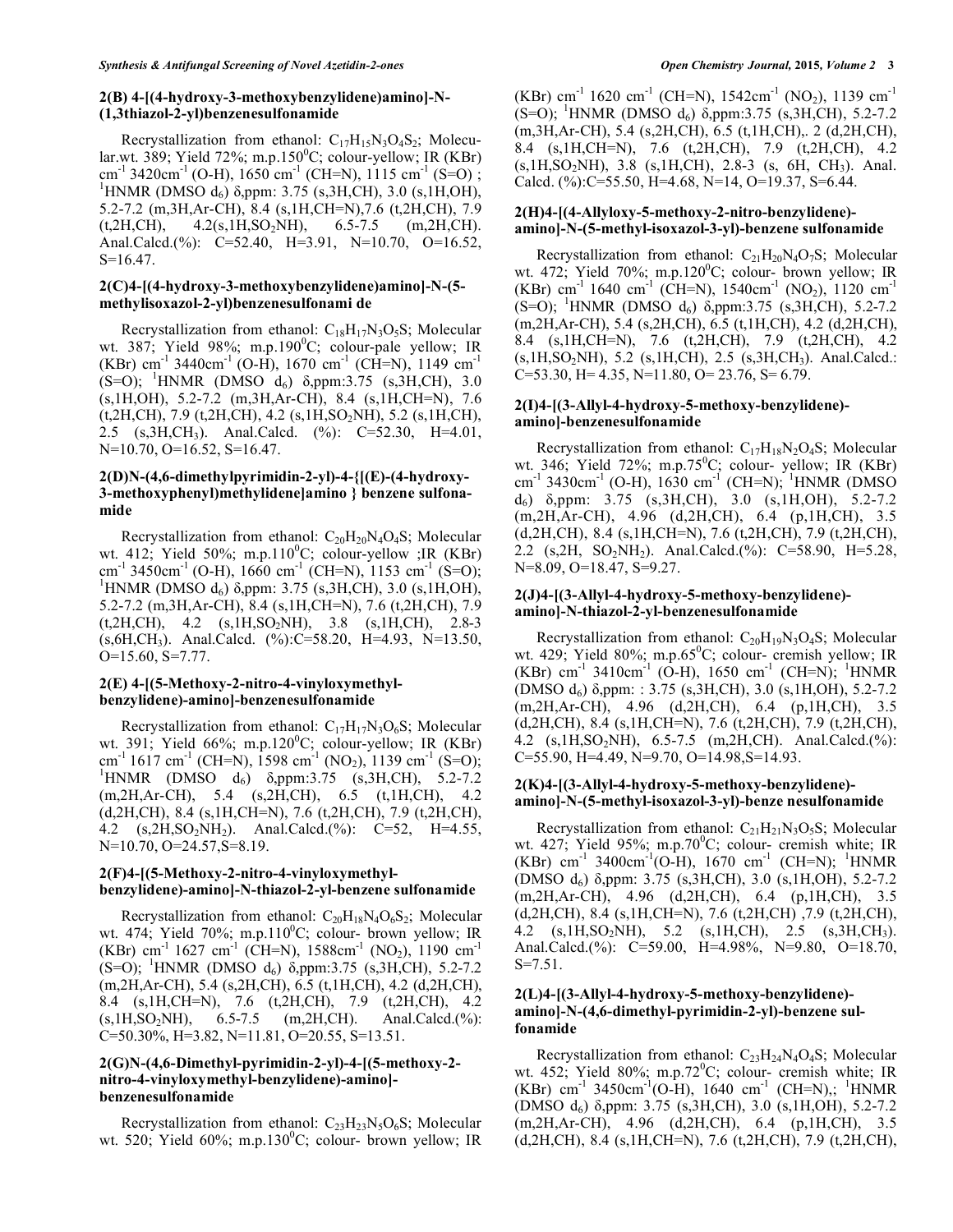# **Table 1. Physical characteristics of the synthesized azetidin-2-ones.**

| S.no           | Comp. | $M.p(^0c)$  | Yield | Colour                    |
|----------------|-------|-------------|-------|---------------------------|
|                | 3A    | $200^0$     | 35%   | <b>Black colour</b>       |
| $\overline{2}$ | 3B    | $190^\circ$ | 40%   | <b>Yellowish colour</b>   |
| 3              | 3C    | $210^0$     | 40%   | <b>Black colour</b>       |
| $\overline{4}$ | 3D    | $180^0$     | 45%   | Reddish brown colour      |
| 5              | 3E    | $140^0$     | 40%   | Pale yellow colour        |
| 6              | 3F    | $130^0$     | 35%   | <b>Brown colour</b>       |
| $\overline{7}$ | 3G    | $120^0$     | 40%   | <b>Black colour</b>       |
| 8              | 3H    | $135^\circ$ | 40%   | <b>Black colour</b>       |
| 9              | 3I    | $120^0$     | 45%   | <b>Black colour</b>       |
| 10             | 3J    | $130^\circ$ | 35%   | <b>Black colour</b>       |
| 11             | 3K    | $110^0$     | 40%   | <b>Brown colour</b>       |
| 12             | 3L    | $110^0$     | 42%   | <b>Black-brown colour</b> |

**Table 2. Results of** *in-vitro* **antibacterial & Antifungal activity observed for the synthesized azetidin-2-ones compounds through disc diffusion assay.** 

|               | ${\bf R}$                                                  | R"                                 | Inhibition zone diameters <sup>a</sup> |                          |  |
|---------------|------------------------------------------------------------|------------------------------------|----------------------------------------|--------------------------|--|
|               |                                                            |                                    | Asperilgus aureus                      | Asperilgus flavus        |  |
| $3A$          | p-OH                                                       | $\, {\rm H}$                       | $10\,$                                 | $11\,$                   |  |
| 3B            | p-OH                                                       |                                    | $10\,$                                 | 14                       |  |
| $3\mathrm{C}$ | p-OH                                                       | $H_3C$                             | 11                                     | 14                       |  |
| $3\mathrm{D}$ | p-OH                                                       | CH <sub>3</sub><br>CH <sub>3</sub> | 10                                     | 13                       |  |
| $3\mathrm{E}$ | p-CH <sub>2</sub> =CH-OCH <sub>2</sub> ' o-NO <sub>2</sub> | $\mathbf H$                        | $12\,$                                 | $28\,$                   |  |
| $3\mathrm{F}$ | p-CH <sub>2</sub> =CH-OCH <sub>2</sub> ' o-NO <sub>2</sub> |                                    | $10\,$                                 | $26\,$                   |  |
| 3G            | p-CH <sub>2</sub> =CH-OCH <sub>2</sub> ' o-NO <sub>2</sub> | $H_3C$                             | 11                                     | 26                       |  |
| 3H            | p-CH <sub>2</sub> =CH-OCH <sub>2</sub> ' o-NO <sub>2</sub> | CH <sub>3</sub>                    |                                        | $28\,$                   |  |
| 3I            | p-OH,m-CH <sub>2</sub> =CH-CH <sub>2</sub>                 | $\mathbf H$                        | $\blacksquare$                         | $\overline{\phantom{a}}$ |  |
| $3J$          | p-OH,m-CH <sub>2</sub> =CH-CH <sub>2</sub>                 |                                    | 11                                     | 12                       |  |
| $3\mathrm{K}$ | p-OH,m-CH <sub>2</sub> =CH-CH <sub>2</sub>                 | $H_3C$                             | 12                                     | 24                       |  |
| 3L            | p-OH,m-CH <sub>2</sub> =CH-CH <sub>2</sub>                 | CH:<br>CH <sub>3</sub>             | $12\,$                                 | $20\,$                   |  |
| Standard      |                                                            | Terbiforce                         | 14                                     | 48                       |  |

Antifungal susceptibility of compounds was measured in terms of zone of growth inhibitions. (-) means no activity. <sup>a</sup>Inhibition zone diameters in millimeters at 1000 µg/mL concentration of compounds.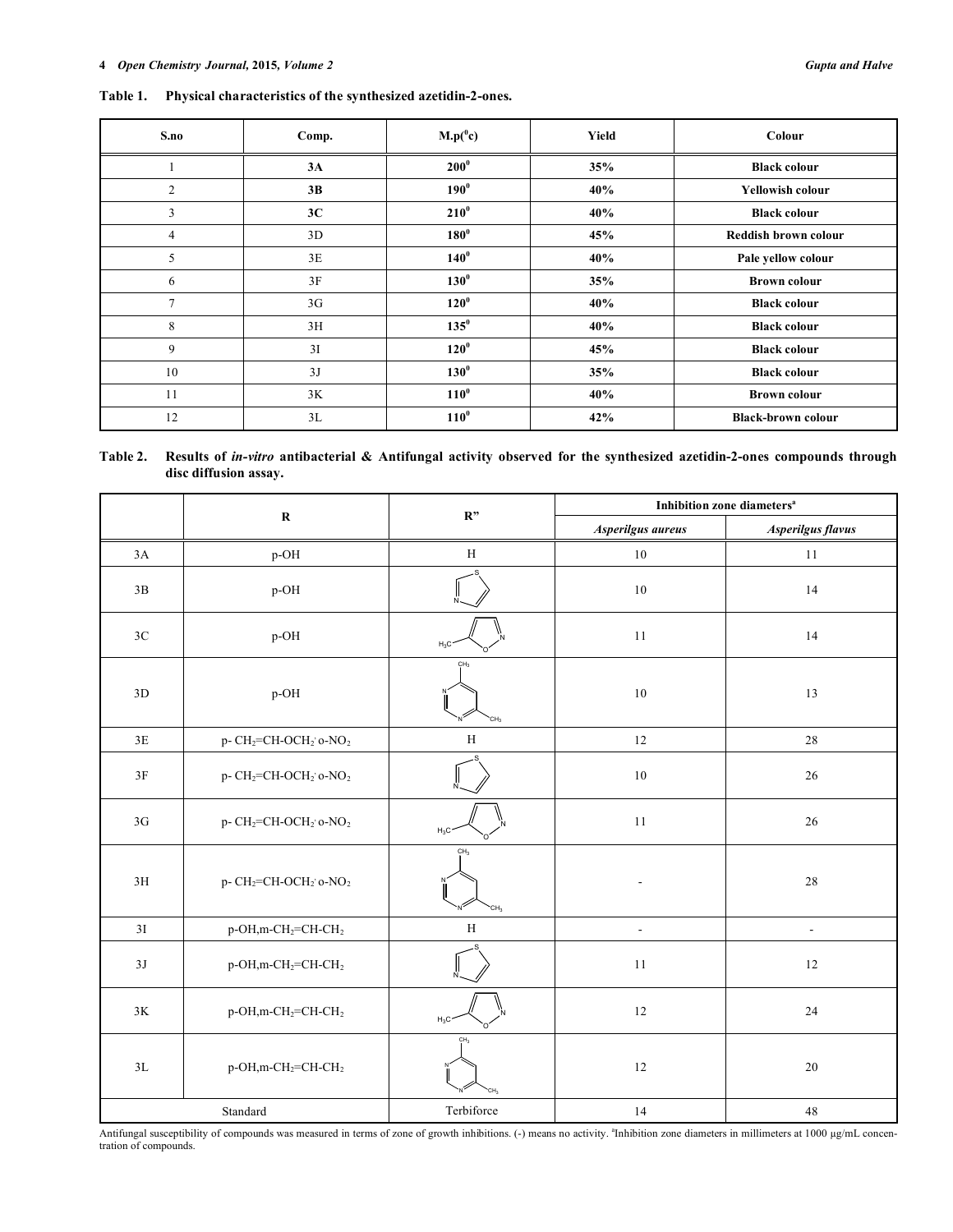4.2 (s, 1H, SO<sub>2</sub>NH), 3.8 (s, 1H, CH), 2.8-3 (s, 6H, CH<sub>3</sub>). Anal. Calcd.(%): C, C=61.10, H=5.30, N=12.38, O=14.14, S=7.09

**(3A-L)** mp 110-200<sup>0</sup>C, yield 35%-45%: IR KBr (m cm 1) 3512 (O–H), 1760 (C=O, fourmembered lactam), 1578 (N=N), 1498 (N=O, asym), 1349 (N=O, sym), 1602, 1599, 1464 (C–C, ring str), 1H NMR (d) ppm 4.2 (s, 1H, OH), 5.1 (d, 1H, J3,4 = 4.4 Hz, C4–H), 5.8 (d, 1H, J3,4 = 4.4 Hz, C3–H), 7.1–7.4 (m, 12H, ArH),: Elemental analysis, found (calcd) (%) C, 61.23 (61.99): H, 3.18 (3.69); N, 13.41 (13.77) (Table **1**).

In disc-diffusion assay, few colonies of organisms were inoculated in 2–5 mL nutrient broth and grown for 2.5 h. The agar plates were dried and inoculated by spreading the fungal suspension evenly over it. The sterile paper discs (6 mm) impregnated with fixed dose viz., 400 lg/mL of compound were placed on the preinoculated surface. The disc-bearing plates were incubated at 37 \_C and examined at 48 h for zone of inhibition, if any, around the disc. Chloromycetin was used in assay as a standard control drug. An additional negative control disc without any sample but impregnated with equivalent amount of solvent (DMF) was also used in the assay. The diameter of inhibition zone is directly proportional to the degree of sensitivity of fungal strain and the concentration ofcompound under test.

All the newly synthesized azetidin-2-ones 3(A-L) were assayed *in vitro* for their growth inhibitory activity against pathogenic micro-organisms. We examine the antifungal potentialities of azetidin-2-ones against pathogenic fungi viz; *Aspergillus niger & Aspergillus flavus* by disc diffusion assay and compared with Terbiforce as a reference standard. It is observed that *Asperilgus aureus* show moderate to good activity while *Asperilgus flavus* show good to maximum inhibition nearly in all compounds (Table **2**).

#### **CONCLUSION**

The results of antifungal screening clearly indicate that the nature of substiuents and their position on azetidin-2 ones nucleus affected the *in vitro* antifungal activity significantly. The presence of electron-withdrawing groups on the aromatic ring in general increases the antifungal activity of tested compounds. It can be concluded that the presence of sulfonyl group in the azetidin-2-ones moiety enhanced the antifungal activity of the compounds. Sulphamethoxazole substituent frequently appears in many drugs and it follows the trend here also as sulphamethoxazole substituted compounds seem to be more potent than other sulpha substituents. Antifungal activity of sulphanilimide and sulphathiazole substituted azetidin-2-ones is average. Here we are able to identify some interesting structure-activity relationship on azetidinone ring. Our results encourage the synthesis of new class substituted azetidin-2-ones analogs showing good antifungal activity.

#### **CONFLICT OF INTEREST**

The authors confirm that this article content has no conflict of interest.

#### **ACKNOWLEDGEMENTS**

We gratefully acknowledge lab facility from SOS chemistry jiwaji university Gwalior, India and are thankful to the Dean, Birla Institute of Medical Research And College of Life Sciences, India, for providing facilities of biological screening.

#### **REFERENCES**

- [1] Balaban, A.T.; Oniciu, D.C.; Katritzky, A.R. Aromaticity as a cornerstone of heterocyclic chemistry. *Chem. Rev*., **2004**, *104*, 2777-2812.
- [2] Morin, R.B; Gorman, M. *Chemistry and Biology of b-lactam Antibiotics*, 6th ed. Academic Press: New York, **1982**.
- [3] Brandi, A.; Cicchi, S.; Cordero, F.M.; Novel syntheses of azetidines and azetidinones. *Chem. Rev.*, **2008***, 10,* 3988-4035.
- [4] Fleming, A. On the antibacterial action of cultures of a penicillium, with special reference to their use in the isolation of B. influenzae *Br. J. Exp. Pathol*., **1929**, *10*, 226-236.
- [5] Knowles, J.R. Penicillin resistance the chemistry of beta-lactamase inhibition *Acc. Chem. Res*., **1985**, *18*, 97-104.
- [6] Zarei, M.; Mohamadzadeh, M. 3-Thiolated 2-azetidinones: synthesis and *in vitro* antibacterial and antifungal activities. *Tetrahedron*, **2011**, *67*, 5832-5840.
- [7] Noolvi, M.; Agrawal, S.; Patel, H.; Badiger, A.; Gaba, M.; Zambre, A. Synthesis, antimicrobial and cytotoxic activity of novel azetidine-2-one derivatives of 1H-benzimidazole. *Arabian J. Chem*., **2011**, *2*, 11.
- [8] Kaura, A.; Sharma, L.; Dharb, V.J. Synthesis, spectral and antimicrobial study of Some novel schiff bases and beta-lactam derivatives. *Int. J. Chem. Sci.*, **2011**, *9*, 2009-2015.
- [9] Dubey, A.; Srivastava, S.K.; Srivastava, S.D. Conventional and microwave assisted synthesis of 2-oxo-4-substituted aryl-azetidine derivatives of benzotriazole: a new class of biological compounds. *Bioorg. Medicine. Chem. Lett*., **2011**, *21,* 569-573.
- [10] Sharma, R.; Samadhiya, P.; Srivastava, S.D.; Srivastava, S.K. Synthesis and pharmaceutical importance of 2-azetidinone derivatives of phenothiazine. *J. Chem. Sci.,* **2012**, *124*, 633-637.
- [11] Saundane, A.R.; Yarlakatti, M.; Katkar V.K. Synthesis, antioxidant and antimicrobial evaluation of thiazolidinone, azetidinone encompassing indolylthienopyrimidines. *J. Chem. Sci*., **2012**, *124*, 469- 481.
- [12] Pathak, R.B.; Chovatia, P.T.; Parekh, H.H. Synthesis, antitubercular and antimicrobial evaluation of 3-(4-chlorophenyl)-4 substituted pyrazole derivatives. *Bioorg. Medicine. Chem. Lett.*, **2012**, *5*, 63.
- [13] Chopde, H.N.; Meshram, J.S.; Pagadala, R. Synthesis, characterization and antibacterial evaluation of some azetidinone derivatives of 3-methyl-1H-pyrazol-5(4H)-one. *Archives. App. Sci. Research.*, **2012**, *4*(3)*,*1442-1446.
- [14] Mashelkar, U.C.; Jha, M.S.; Mashelkar, B.U. Synthesis of 2 azetidinones substituted coumarin derivatives. *J. Serb. Chem. Soc*., **2012**, *77*,1339-1344.
- [15] Singh, P.; Raj, R.; Kumar, V.; Mahajan, M.P.; Bedi, P.M.S.; Kaur, T.; Saxena, A.K. 1,2,3-Triazole tethered b-lactam-Chalcone bifunctional hybrids:Synthesis and anticancer evaluation. *European J. Med. Chem.,* **2012***, 47,* 594-600.
- [16] Kayarmar, R.; Nagaraja, G.K.; Naik, P.; Manjunatha, H.; Revanasiddappa, B.C.; Arulmoli, T. Synthesis and characterization of novel imidazoquinoline based 2-azetidinones as potent antimicrobial and anticancer agents. *J. Saudi. Chem. Society.*, **2014**, *S07*, 003.
- [17] Galletti, P.; Soldati, R.; Pori, M.; Durso, M.; Tolomelli, A.; Gentilucci, L; Dattoli, S.D.; Baiula, M.; Spampinato, S.; Giacomini, D. Targeting integrins avb3 and a5b1 with new b-lactam derivatives. *Eur. J. Med. Chem.*, **2014**, *83*, 284-293.
- [18] Staüdinger, H. Zur Kenntniss der Ketene: diphenylketen. Justus-Liebigs. *Ann. Chem.,* **1907**, *356*, 51-123.
- [19] Banik, B.K.; Becker F.F. Heterocycles. *Tetrahedron Lett*., **2000**, *4*, 6551-6554.
- [20] Junne, S.B.; Kadam, A.B.; Zangade, S.B.; Shinde, S.L.; Vibhute, Y.B. Synthesis of benzthiazole derivatives grouping with substituted azetidinone ring and its functional behavior. *Int. Multidiscip. Res. J.,* **2012**, *2*, 44-47.